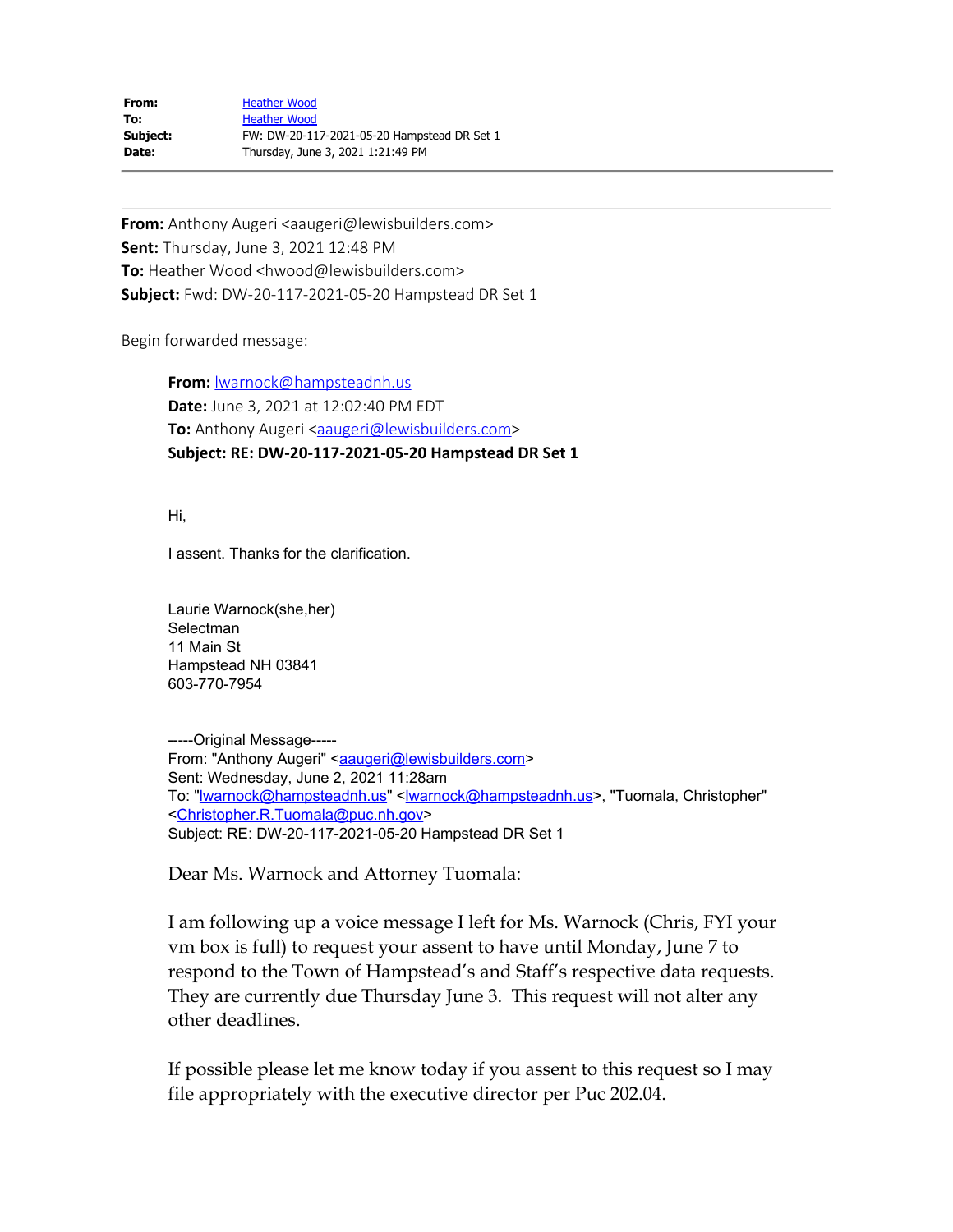## Thank you, Tony

Anthony S. Augeri, Esq. General Counsel

The Lewis Group of Companies Hampstead Area Water Company, Inc. Atkinson Area Waste Water Recycling, Inc.

54 Sawyer Avenue Atkinson, NH 03811 Direct: (603) 362-1936 Fax: (603) 362-4936 [aaugeri@lewisbuilders.com](mailto:aaugeri@lewisbuilders.com)

## P **Please consider the environment before printing this e-mail**

This e-mail and attachments are intended only for the addressee(s) and may contain privileged and/or confidential information. If you received this e-mail in error please permanently delete the email and attachments and call me at (603) 362-5333. Thank you.

IRS Circular 230 Disclosure: To ensure compliance with requirements imposed by the IRS, we inform you that any U.S. federal tax advice contained in this communication (including any attachments) is not intended or written to be used, and cannot be used, for the purpose of (i) avoiding penalties under the Internal Revenue Code or (ii) promoting, marketing or recommending to another party any transaction or matter addressed herein.

Nothing in this e-mail message is intended to constitute an e-signature, nor does the content hereof create a binding offer or contract.

From: warnock@hampsteadnh.us <warnock@hampsteadnh.us> **Sent:** Thursday, May 20, 2021 4:05 PM To: Tuomala, Christopher [<christopher.r.tuomala@puc.nh.gov](mailto:christopher.r.tuomala@puc.nh.gov)> Cc: PUC: Executive.Director [<executivedirector@puc.nh.gov](mailto:executivedirector@puc.nh.gov)>; Anthony Augeri [<aaugeri@lewisbuilders.com](mailto:aaugeri@lewisbuilders.com)>; [wbaldwin@atkinson-nh.gov](mailto:wbaldwin@atkinson-nh.gov); [douglas.brogan@gmail.com;](mailto:douglas.brogan@gmail.com) [adminasst@townofdanville.org;](mailto:adminasst@townofdanville.org) Chattopadhyay, Pradip K [<pradip.chattopadhyay@oca.nh.gov](mailto:pradip.chattopadhyay@oca.nh.gov)>; [cressmandg@atkinson-nh.gov](mailto:cressmandg@atkinson-nh.gov); Descoteau, Robyn [<robyn.descoteau@puc.nh.gov](mailto:robyn.descoteau@puc.nh.gov)>; [kfarahsb@gmail.com](mailto:kfarahsb@gmail.com); Frink, Stephen [<steve.frink@puc.nh.gov](mailto:steve.frink@puc.nh.gov)>; Goyette, David [<david.goyette@puc.nh.gov](mailto:david.goyette@puc.nh.gov)>; [lojogut@gmail.com](mailto:lojogut@gmail.com); Iqbal, Al-Azad <[al-azad.iqbal@oca.nh.gov>](mailto:al-azad.iqbal@oca.nh.gov); Kreis, Donald [<donald.kreis@oca.nh.gov](mailto:donald.kreis@oca.nh.gov)>; Laflamme, Jayson <[jayson.laflamme@puc.nh.gov>](mailto:jayson.laflamme@puc.nh.gov); Charlie Lanza <[Charlie@HampsteadWater.com](mailto:Charlie@HampsteadWater.com)>; Leone, Anthony [<anthony.leone@puc.nh.gov](mailto:anthony.leone@puc.nh.gov)>; [nm1w@nm1w.com](mailto:nm1w@nm1w.com); Moran, Karen [<karen.moran@puc.nh.gov](mailto:karen.moran@puc.nh.gov)>; Chris Lewis Morse [<chris@atkinsoncc.com](mailto:chris@atkinsoncc.com)>; Harold Morse [<Harold@LewisBuilders.com](mailto:Harold@LewisBuilders.com)>; [smorse@hampsteadnh.us](mailto:smorse@hampsteadnh.us); [smurphy@hampsteadnh.us](mailto:smurphy@hampsteadnh.us); Noonan, Amanda [<amanda.noonan@puc.nh.gov](mailto:amanda.noonan@puc.nh.gov)>; [shawn\\_oneil@mail.rit.edu;](mailto:shawn_oneil@mail.rit.edu) PUC: OCA Litigation [<ocalitigation@oca.nh.gov](mailto:ocalitigation@oca.nh.gov)>; [k.Alan.richards@gmail.com](mailto:k.Alan.richards@gmail.com); Schwarzer, Mary [<mary.schwarzer@puc.nh.gov](mailto:mary.schwarzer@puc.nh.gov)>; Shute, Christa [<christa.shute@oca.nh.gov](mailto:christa.shute@oca.nh.gov)>; [sspyveewater@gmail.com](mailto:sspyveewater@gmail.com); stephenpstcyr [<stephenpstcyr@yahoo.com](mailto:stephenpstcyr@yahoo.com)>; [karen.sue.steele@gmail.com](mailto:karen.sue.steele@gmail.com); John Sullivan [<John@LewisBuilders.com](mailto:John@LewisBuilders.com)>; [sally.theriault@comcast.net](mailto:sally.theriault@comcast.net); Tuomala, Christopher <[christopher.tuomala@puc.nh.gov](mailto:christopher.tuomala@puc.nh.gov)>; Heather Wood <https://wood@lewisbuilders.com>; [mworthen@hampsteadnh.us](mailto:mworthen@hampsteadnh.us) **Subject:** DW-20-117-2021-05-20 Hampstead DR Set 1

Good afternoon,

Attached please find the Town of Hampstead's Data Requests Set 1, Hampstead Area Water Company for filing in Docket No. DW 20-117.